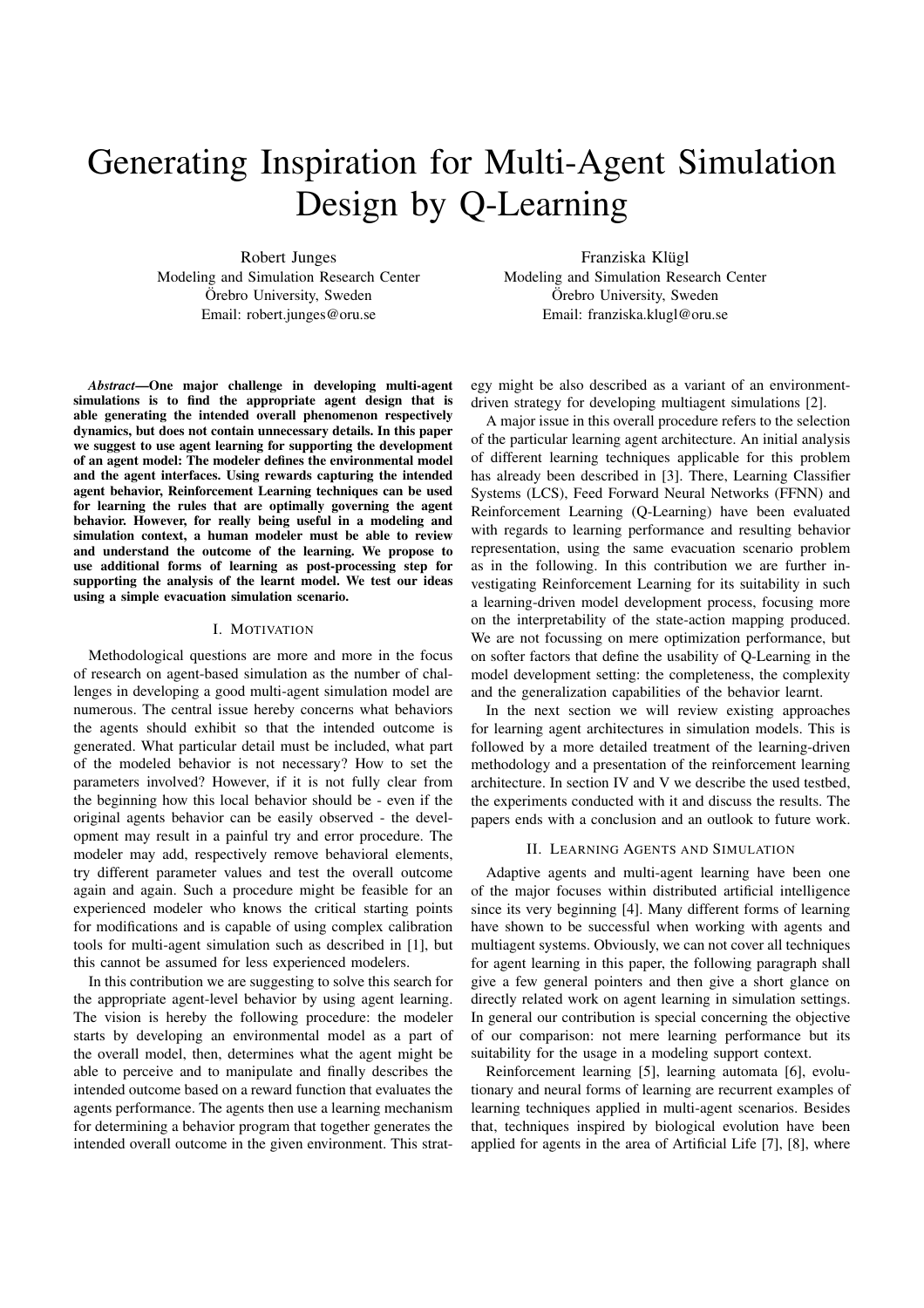evolutionary elements can be found together with multiagent approaches. An example of a simulation of a concrete scenario is [9], in which simulated ant agents were controlled by a neural network that was designed by a genetic algorithm. Another experiment, with an approach similar to a Learning Classifier System (LCS) can be found in [10], where a rules set was used and modified by a genetic algorithm.

Although there is a wealth of publications dealing with the performance of particular learning techniques, especially reinforcement learning approaches, there are not many works focussing on the resulting behavioral model dealing with usability. An early example can be found in [11], where an evolutionary algorithm is applied to behavior learning of an individual agent in multi agent robots. Another example, from [12], describes a general approach for automatically programming a behavior-based robot. Using Q-Learning algorithm, new behaviors are learned by trial and error based on a performance feedback function as reinforcement. In [13], also using reinforcement learning, agents share their experiences and most frequently simulated behaviors are adopted as a group behavior strategy. [14] compares reinforcement learning and neural networks as learning techniques in an exploration scenario for mobile robots. The authors conclude that both learning techniques are able to learn the individual behaviors, sometimes outperforming a hand coded program, and behavior-based architectures speed up reinforcement learning.

# III. AGENT LEARNING ARCHITECTURES FOR MODEL **DESIGN**

The basic idea behind a learning-driven design methodology consists in the transfer of the agent behavior design and test activity from the human modeler to the simulation system. Specially in complex models, a high number of details can be manipulated. This could make a manual modeling, debugging and tuning process cumbersome, especially when knowledge about the original system or experience for implicitly bridging the micro-macro gap is missing. Using agents that learn at least parts or initial versions of their behavior might be a good idea for supporting the modeler in finding an appropriate low level behavior model. Such a learning-based approach can also be part of something as the adoption of a Living Design [15] like methodology for multi-agent simulation models. Nevertheless, the first question on a way to such a learning-driven methodology, is about the selection of the appropriate learning technique – for this form of application, for a particular domain, or maybe just for a particular model. In this paper we focus on the suitability of a well know learning technique, Q-Learning, for such a modeling approach. Before we continue with focussing on this particular learning architecture, we discuss what we have identified as requirements for the applicability of an learning technique to our problem.

## *A. Requirements for Learning Agent Architectures*

Not all agent learning architectures are equally apt for usage in the modeling support context. There are a number

of properties that an appropriate learning technique may be able to exhibit for indicating a successful application.

- 1) *Feasibility*: The learning mechanism should be able to cope with the level of complexity that is required for a valid environmental models. Thus, it should not be necessary to simplify or even to reformulate the problem just for being able to apply the learning mechanism; That means the theoretical prerequisites for applying the learning technology must be known and fulfilled by the environmental model in combination with the reward function. The learning architecture must be able to find a good-enough solution;
- 2) *Interpretability and Model Accessibility*: The mechanism should produce behavior models that can be understood and interpreted by a human modeler. The architecture shall not be a black box with a behavior that the human modeler has to trust, but must be accessible for detailed analysis of the processes involved in the overall agent system;
- 3) *Plausibility*: The mechanism in the learning architecture should be well-established and well-understood. The motivation is that its usage shall not impose additional complexity to the modeler for example in setting a number of configuration parameter. How the learning architecture works, shall be explainable to and by the modeler.

There is a variety of possible learning agent architectures that might be suitable for the aim presented here and the requirements identified – as discussed in section II. We selected Q-Learning, as a Reinforcement Learning technique, as we describe it in the next paragraph.

*1) Q-Learning:* Q-Learning [16] is a well-known reinforcement learning technique. It works by developing an actionvalue function that gives the expected utility of taking a specific action in a specific state. The agents keep track of the experienced situation-action pairs by managing the so called Q-table, that consists of situation descriptions, the actions taken and the corresponding expected prediction, called Qvalue.

Q-Learning is able to compare the expected utility of the available actions without requiring a model of the environment. Nevertheless, the use of the Q-Learning algorithm is constrained to a finite number of possible states and actions. As a reinforcement learning algorithm, it also is based on modeling the overall problem as Markov Decision Processes. Thus, it needs sufficient information about the current state of the agent for being able to assign discriminating reward. Although there are a number of extensions that improve the convergence speed of Q-Learning [5], we include the standard Q-Learning algorithms in our experiment due to its simplicity.

We suppose that Q-Learning meets the requirements for the application by providing both sufficient performance (if applicable) adaptability and also gives interpretability of the result. This interpretability is achieved by its rule-based structure (represented by the state action mapping) with a clear evaluation of those rules, by means of the Q-Value. The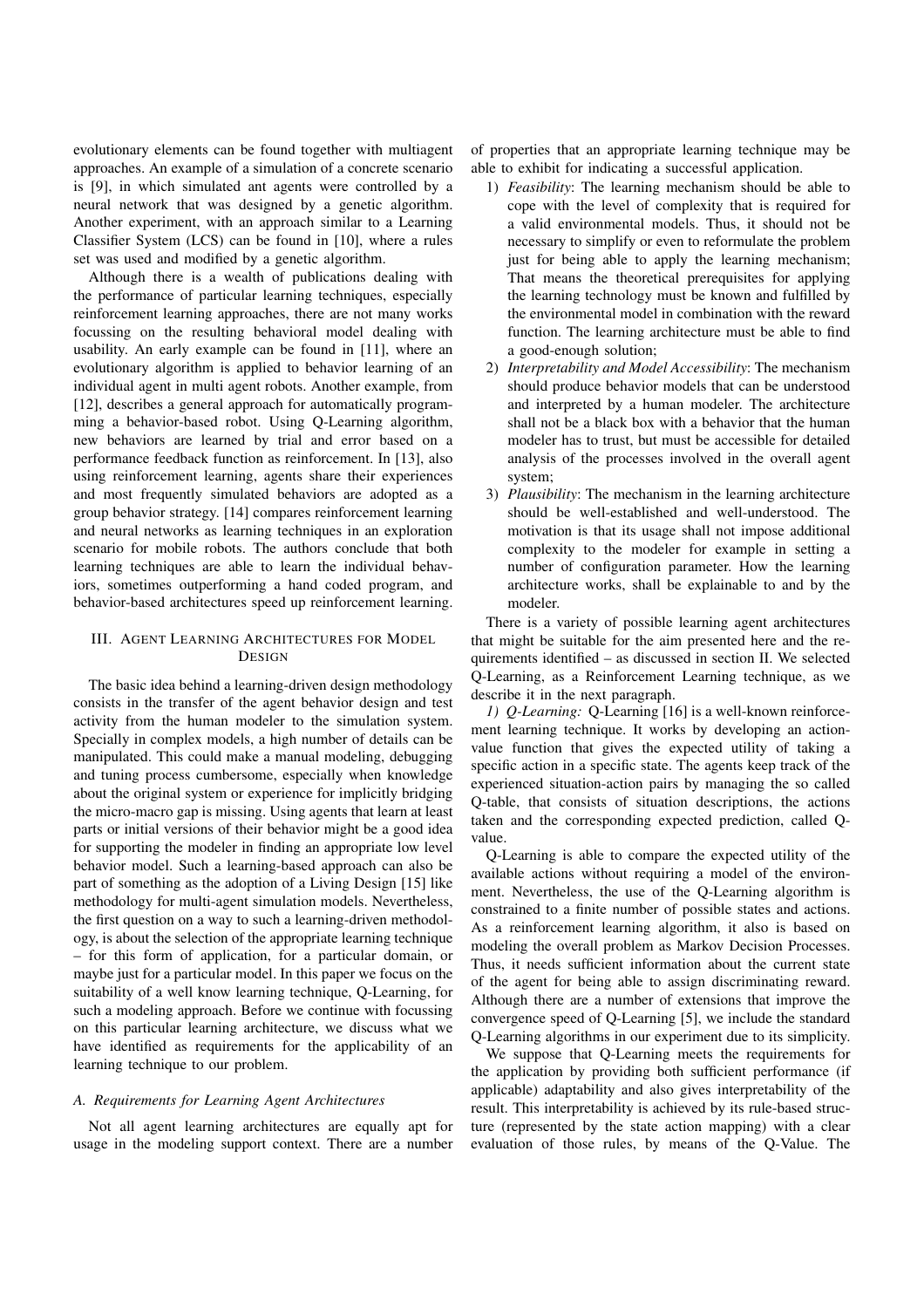processing of this mapping, weighted by the provided utility value could be used as a bias for the interpretation of the rules, as an input for the behavior modeling.

## IV. TESTBED

The scenario we use for evaluating the learning architecture approach is the same as in [17] where we already describe the integration of XCS-based agents into the agent-based modeling and simulation platform SeSAm. This pedestrian evacuation scenario is a typical application domain for multiagent simulation (see [18] for a real-world application). Albeit the employed scenario may be oversimplified, we expected that the relative simplicity of the scenario will enable us to evaluate the potentials of the learning technique as well as to deduce the involved challenges.

## *A. Environmental Model*

The main objective of the simulation concerned the emergence of collision-free exiting behavior. Therefore, the reward and interfaces to the environment were mainly shaped to support this. In contrast to [17], we did not test a large variety of configurations as it was not the goal of this research to find an optimal one, but a more modeling-oriented evaluation of the architecture.

The basic scenario consists of a room (40x60m) surrounded by walls with one exit and a different number of columntype obstacles (with a diameter of 3.5m). In this room a number of pedestrians have to leave as fast as possible without hurting themselves during collisions. We assume that each pedestrian agent is represented by a circle with 50cm diameter and moves with a speed of 1.5m/sec. One time-step in the discrete simulation corresponds to 0.5sec. Space is continuous. We tested this scenario using 1, 5, 10 and 20 agents, and the number of obstacles was set to 10. At the beginning of a testrun, all agents were located at random positions in the upper half of the room.

All experiments alternated between explore and exploit phases. During the explore phase, the agents randomly execute an action. In exploitation trials, the best action was selected in each step. Every trial consists of 100 iteration steps. Every experiment took 1000 explore-exploit cycles.

Reward was given to the agent *a* immediately after executing an action at time-step *t*. It was computed in the following way:  $reward(a, t)$  =  $reward_{exit}(a, t) + reward_{dist}(a, t) + feedback_{collision}(a, t) +$  $feedback_{damage}(a, t)$  with  $reward_{exit}(a, t) = 1000$ , if agent *a* has reached the exit in time *t*, and 0 otherwise;  $reward_{dist}(a, t) = \beta \times (d_t(exit, a) - d_{t-1}(exit, a))$ with  $\beta = 5$ ; feedbackcollision(a, t) was set to 100 if a collision free actual movement had been made, to 0 if no movement happened, and to  $-100$  if a collision occurred;  $feedback_{damage}(a, t)$  was set to -1000 if a collision with column obstacle has occurred, and 0 otherwise. Together, the different components of the feedback function stress goaldirected collision-free movements. It is goal-directed because the agents are positively rewarded every time an action

results in reaching the exit or getting to a state closer to the exit. Complementary, it is collision-free oriented because the agents are positively rewarded for moving without collisions and negatively rewarded every time an action results in a collision.

#### *B. Agent Interfaces*

As agent interfaces, the perceived situation and the set of possible actions have to be defined. Similar to [17], the perception of the agents is based on their basic orientation of the agent, respectively its movement direction. The overall perceivable area is divided into 5 sectors with a distinction between areas in two different distances as depicted in figure 1. For every area two binary perception categories were used: the first encoded whether the exit was perceivable in this area and the second encoded whether an obstacle was present where an obstacle can be everything with which a collision should be avoided: walls, columns or other pedestrians.



Fig. 1. Agent perception sectors

The action set is shaped for supporting the collisionavoidance behavior. We assume that the agents are per default oriented towards the exit. Thus, the action set consists of  $A = \{Move_{Left}, Move_{SlightlyLeft}, Move_{Straight,}$  $Move_{SlightlyRight}$ ,  $Move_{Right}$ ,  $Noop$ ,  $Stepback$ }. For any of these actions, the agent turns by the given direction (e.g. +36 degrees for  $Move_{SlightlyRight}$ , makes an atomic step and orients itself towards the exit again. The combination of this action set and the perceptions of the agents represents an intentional simplification of the problem, as we implicitly represent the orientation task in the actions, in order to have a MDP. This simplification allows concentrating the learning on the collision avoidance, facilitating the learning process.

## *C. Architecture Configuration*

The testbed was implemented in the visual modeling and simulation platform SeSAm (www.simsesam.de). The Q-Learning could be implemented by means of the standard highlevel behavior language in SeSAm.

It was not our objective to find the optimal configuration for the tested architecture in the given scenario, we will not give a discussion of the effects of different parameter settings on the learning outcome should not be necessary. Clearly, we tested a number of configuration for finding a reasonable configuration. This is also true for the the appropriate overall configuration including different numbers of obstacles, sizes of scenarios or the particular numbers of the reward function.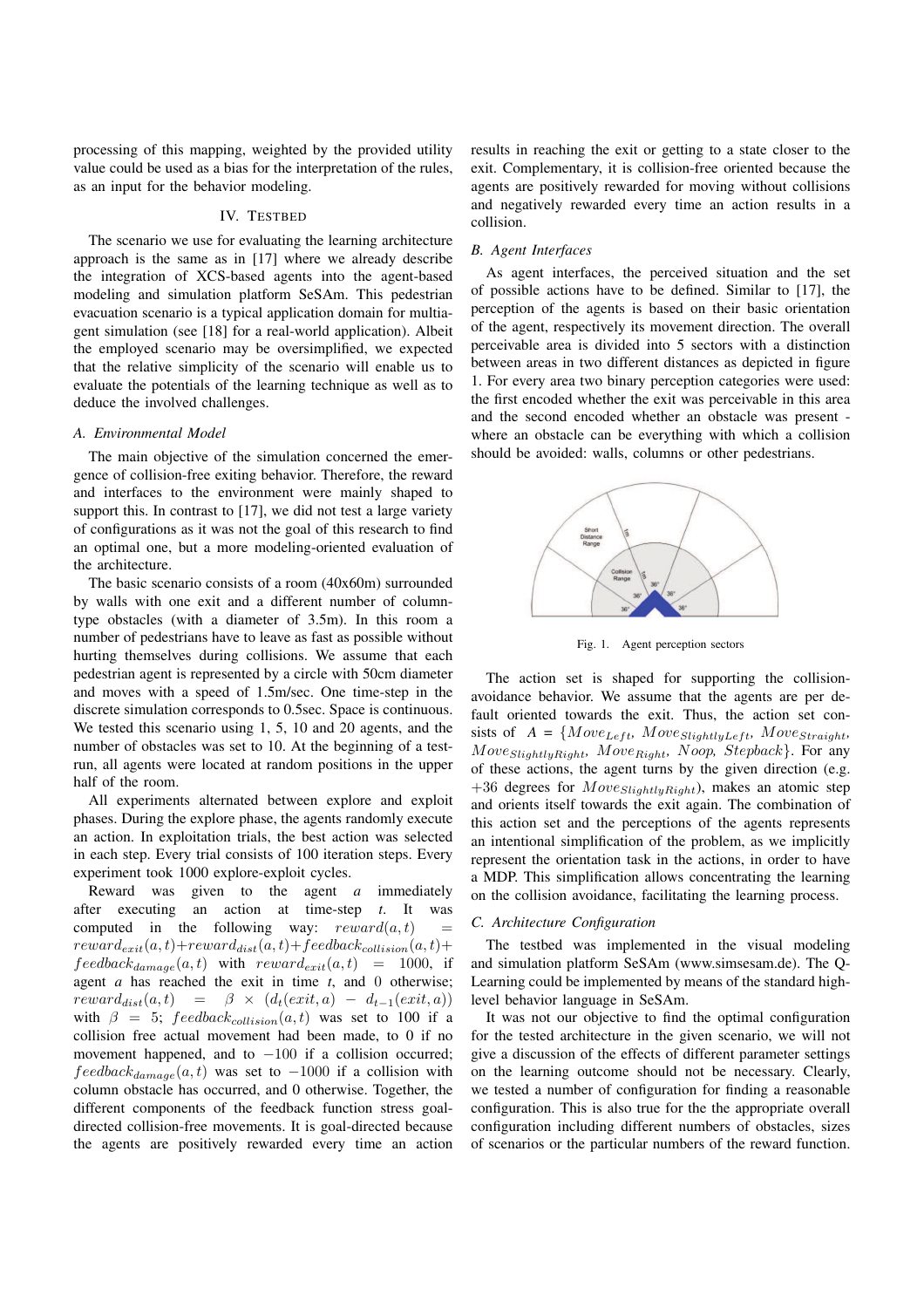In the context of this paper, we assume an initial Q-value of 0 for all untested state-action pairs. We set the learning rate to 0.5 and the discount factor to 0. It means that the agents' actions are selected based on recent experiences and not taking into consideration the future rewards (only the best action for the current state), respectively. This is another intentional simplification for the problem, as the agents don't need to maximize future rewards.

## V. EXPERIMENTS AND RESULTS

In this section we analyze the results of the simulations, first with respect to learning performance showing that the learning technique is actually applicable to the test scenario, but then we focus on the analysis of what the agents actually did learn.

### *A. Performance Evaluation*

The metric used for evaluating learning performance is the number of collisions. The time to reach the exit does not vary significantly, as a collision is not influencing the behavior directly, but indirectly via the reward the agent got. The collisions, with other pedestrians or obstacles, do not impose any effect on future movement. They only count as negative rewards. Obviously in the early stages, the agents don't have enough experience to learn from, and therefore a higher number of collisions is expected.

Table I presents the mean number of collisions for each tested situation. The values are aggregated only after the first 50 explore-exploit cycles for avoiding the inclusion of any warm-up data. The mean and deviation over the results of the different exploit cycles are given. Despite of having the runs repeated, we did not give means and standard deviations over different runs as currently the number of repetitions is too low. Clearly the number of collisions increases with the number of agents and obstacles.

TABLE I MEAN NUMBER OF COLLISIONS PER RUN - ROWS REPRESENT THE NUMBER OF AGENTS AND COLUMN THE NUMBER OF OBSTACLES.

|    | 10              |  |  |
|----|-----------------|--|--|
|    | $0.01 + 0.23$   |  |  |
|    | $1.39 + 1.78$   |  |  |
| 10 | 6.66 $\pm$ 3.88 |  |  |
| 20 | $2517 + 877$    |  |  |

Figure 2 illustrates the adaptation speed by depicting the number of collisions over time for an exemplary run with 5 agents and 10 obstacles. We can see that the number of collisions decreases fast in the beginning, but then the behavioral knowledge converges quite fast. After 50 cycles, there is no further improvement.

To have a better illustration of the learning process, we show in figure 3 the trajectories of the agents in exploit phases after a) 10, b) 100, c) 500 and d) 1000 exploit trials. In this figure we consider the situation with 5 agents and 10 obstacles. We can see the progress of adaptation with more and more collision-free and goal-directed movement. Experience hereby does not just mean positive reinforcement. Even if the agents



Fig. 2. Development of the number of collisions for an exemplary run with 5 agents and 10 obstacles

don't know what is the best action, they know which one to avoid by checking the negative rewarded actions.



Fig. 3. Exemplary trajectories during exploit trials, for 5 agents and 10 obstacles

Alternating between explore and exploit trials plays an important role in the performance outcome. The agents must explore the possible actions set in order to maximize their experience in terms of the route to be chosen. At the end we can see the emergence of a collision-avoidance behavior.

# *B. Behavior Learning Outcome*

In this section we are interested in analyzing the rules learned by the Q-Learning process in terms of the complexity of the resulting rule structure and potential use as source of inspiration in a modeling process.

In the following analysis we will examine two simulation scenarios: 1 agent and 10 obstacles; and 5 agent and 10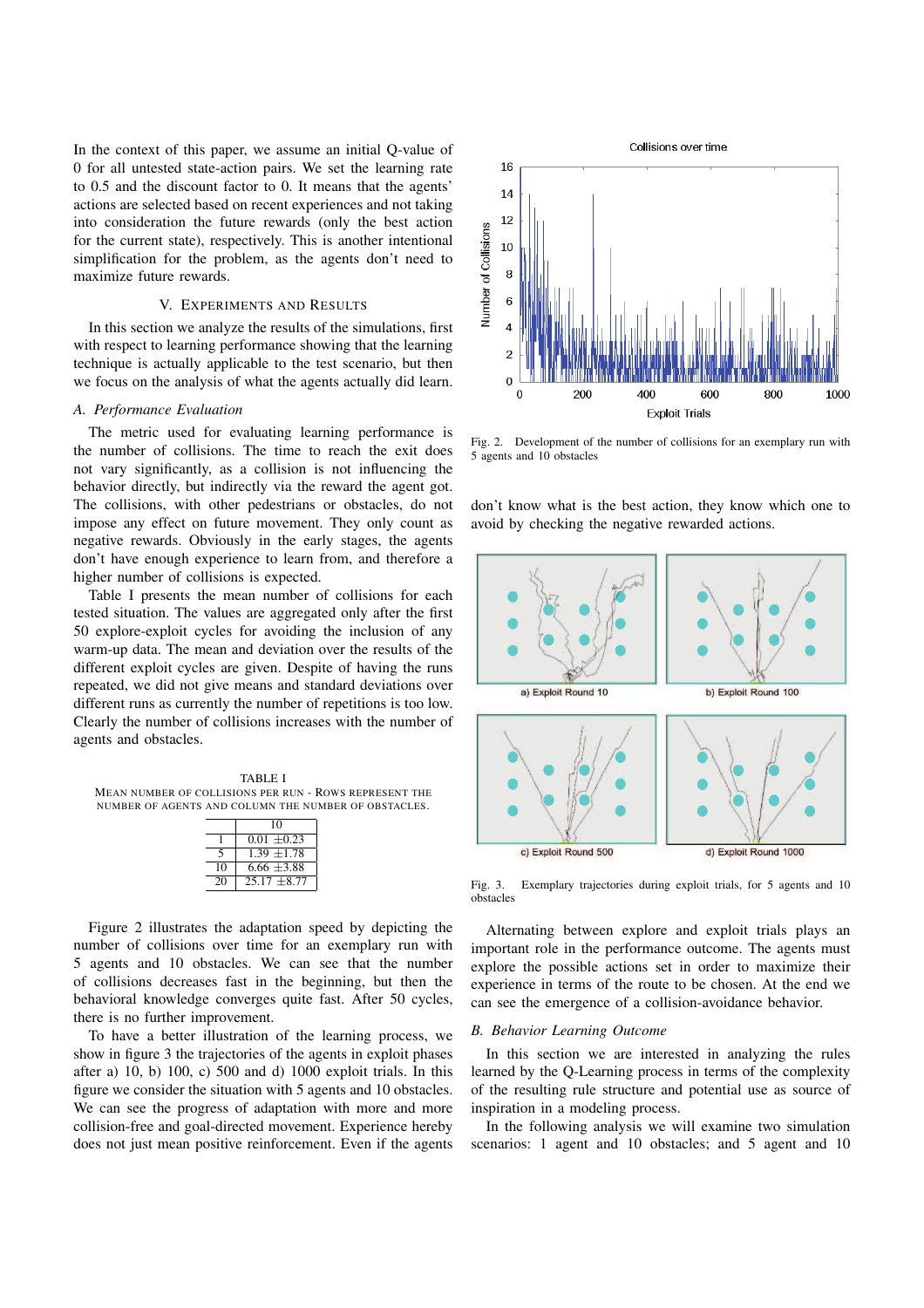obstacles. In both cases we consider the outcome of one agent from an exemplary simulation.

*1) Raw Q-Learning Rules:* The rules generated by the learning process can be determined by taking for every situation the action with the highest q-value as it is done in the exploit phases. Depending on the situation, there might be no action with a positive q-value. The rules with a Q-Value of zero represent situation-action pairs that have not been tested during the simulation. Figure 4 depicts two out of 12 rules with the highest Q-value on the 1-agent scenarios.



Fig. 4. Two out of 12 rules with the highest Q-value for the agent in the 1-agent scenario.

Figures 5 and 6 show the distribution of the reward prediction, i.e. the Q-value, for the complete rules set for the single agent, respectively a randomly selected exemplary agent from a simulation with 5 agents. One can see that there are only a few rules with a high Q-value.

It is obvious that the Q-value alone cannot be a selection criteria for rules forming a behavior model as the ones with the highest Q-value naturally contain situations where the agent directly perceives the exit. It is also possible to see that the agent in this case has a majority of rules with Q-Value 0, which means that a lot of state-action mappings have not been tested. This is not case for the simulation with 1 agent and 10 obstacles, as seen in figure 5, where the majority of rules have been tested. The agent has explored more, resulting in a more elaborated representation of the behavior. This difference is caused by the fact that the simulation with only 1 agent presented a smaller set of possible states to be tackled due to the simplicity of the interactions just with static obstacles.

Another important aspect about the agents' experience is that, since the agents are randomly positioned in the scenario at the beginning of each trial, the rules are not biased by a fixed position, so the rules set is more elaborated than it would be if they had to know only one best way to get to the exit.

The agent from the simulation with only one agent has a positive rules set – consisting of rules with positive, non-zero q-values – of 229 rules, while the agent from the simulation



Fig. 5. Q-Learning value distribution for an exemplary agent from a simulation with 1 agents and 10 obstacles



Fig. 6. Q-Learning value distribution for an exemplary agent from a simulation with 5 agents and 10 obstacles

with 5 agents has a number of 1507 true positive rules. This can be seen as an effect of the interaction with other agents, generating different situation to be visited, specially when it gets closer to the exit, the situation becomes more dense and the agents must avoid the collisions, and get to the exit.

Figures 7 and 8 show the distribution of these final rules over the possible actions, for the cases with 1 and 5 agents respectively. We can see the effect of the initial random positioning in each trial. We have a balanced distribution for the rules determining going to the left or right, which makes sense, since the agent must learn to find its way out of the scenario no matter where it has started. The majority of the rules indicate the  $Move_{Straight}$  action. This comes from the fact that the agent is reoriented towards the exit after the execution of any action. Unless the agent needs to avoid a collision,  $Move_{Straight}$  is the best action to choose.

We can identify the collision-avoidance behavior focussing on an exemplary element of the perceptions of the agent (1 agent scenario in this case). Considering action  $Move_{Right}$ and perception *ObstacleImmediatelyRight*, we see that there is a larger number of rules indicating *false* in this perception in all rules with the  $Move_{Right}$  action, see figure 9.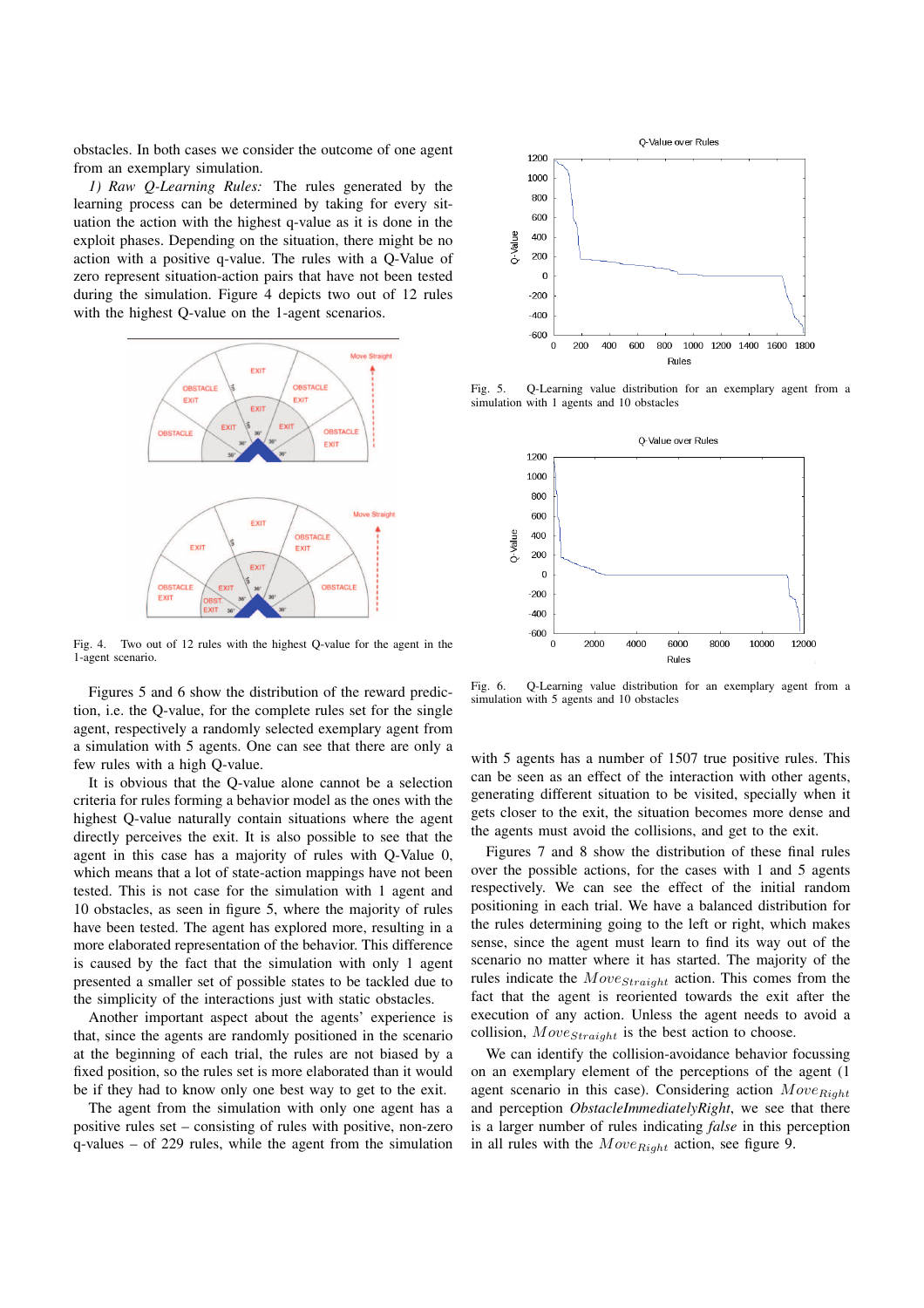

Fig. 7. Rules distribution over the actions for an exemplary agent from a simulation with 1 agent and 10 obstacles



Fig. 8. Rules distribution over the actions for an exemplary agent from a simulation with 5 agents and 10 obstacles

*2) Processing the rules:* As the set of rules with truly positive Q-value in all scenarios is far too large to be transparently presented to a human expert, we suggest to use a post-processing step for improving the analysis of the rule set on a detailed level. As there are a number of candidates that may be suitable for generalizing the rule set in a way that all learnt rules are captured in a compact form.

For this aim, we tested three different machine learning algorithms – mainly classification learners – using all rules with non-zero, positive Q-Value: K Nearest Neighbors (KNN) [19], CART Decision Trees [20] and the CN2 rule inductor [21]. The K-Nearest Neighbors is arguably one of the simplest machine learning algorithms, while Decision Trees and CN2 are of particular interest to this work because of the interpretability provided by their resulting representation of the knowledge captured in the training set. We used KNN with a K value of 5 for the experiments. The Decision Tree is a simple CART with Gini's index of impurity for node splitting. CN2 algorithm uses the Laplace method for rule quality estimation.

As mentioned above, the results of this post-processing step have to be evaluated with two criteria: How well they capture the given rule set and how good they are able to generalize the rule set for bringing the rules. The first can be measured in terms of classification accuracy, the second is the generalization and compactness of the resulting behavior description.

*a) Classification Accuracy:* Table II shows the classification accuracy for the above mentioned algorithms, both in the 1 agent and 5 agents experiments, using 10 fold cross validation in the training set. Table III shows the average classification accuracy, when model built from one agent's experience is tested with another agent's experience: We can see that the classification accuracy for the case with 1 agent outperformed the case with 5 agents. This is clearly an effect of the exploit-



Fig. 9. Frequency of rules with perception *ObstacleImmediatelyRight* as false (left bar) and true (right bar) for action MoveRight

explore tradeoff. The agent from the 1 agent simulation has a lower number of states to visit during the simulation, and this reflects on the accuracy of the rules as they are tested more times and converge faster to the optimal solution (state-action mapping). The agents from the 5 agents scenario have a larger set of states that potentially may occur, reflected also in the number of rules. This requires more cycles to converge to an optimal solution.

TABLE II CLASSIFICATION ACCURACY - 10 FOLD CROSS VALIDATION

|          | KNN    | Decision Tree | CN2    |
|----------|--------|---------------|--------|
| l agent  | 0.6593 | 0.6375        | 0.6334 |
| 5 agents | 0.2907 | 0.2654        | 0.2980 |

TABLE III CLASSIFICATION ACCURACY - VALIDATION AMONG DIFFERENT AGENTS

|          | <b>KNN</b> | Decision Tree |        |  |  |
|----------|------------|---------------|--------|--|--|
| agent    | 0.6724     | 0.6983        | 0.6897 |  |  |
| 5 agents | 0.3098     | 0.3230        | 0.3316 |  |  |

While they are all good models – as providing a solution to the problem (as seen in section V-A) – they can not be generalized to other good solutions (other agents' experiences). The convergence of the solution, which determines its generalization to the problem is therefore a function of the configuration of the learning, and more important, a function of the explore-exploit distribution, the number of agents and the set of perceptions and actions, that determine the size of the state-action mapping.

Figure 10 shows the confusion matrix for the decision tree learnt from the simulation with 1 agent, testing with cross-validation: Rows represent the expected class (action) from the classification model, as presented in the Q-Learning mapping and columns represent the classification determined by the decision tree. We highlight the number of correctly classified instances. The majority of misclassified instances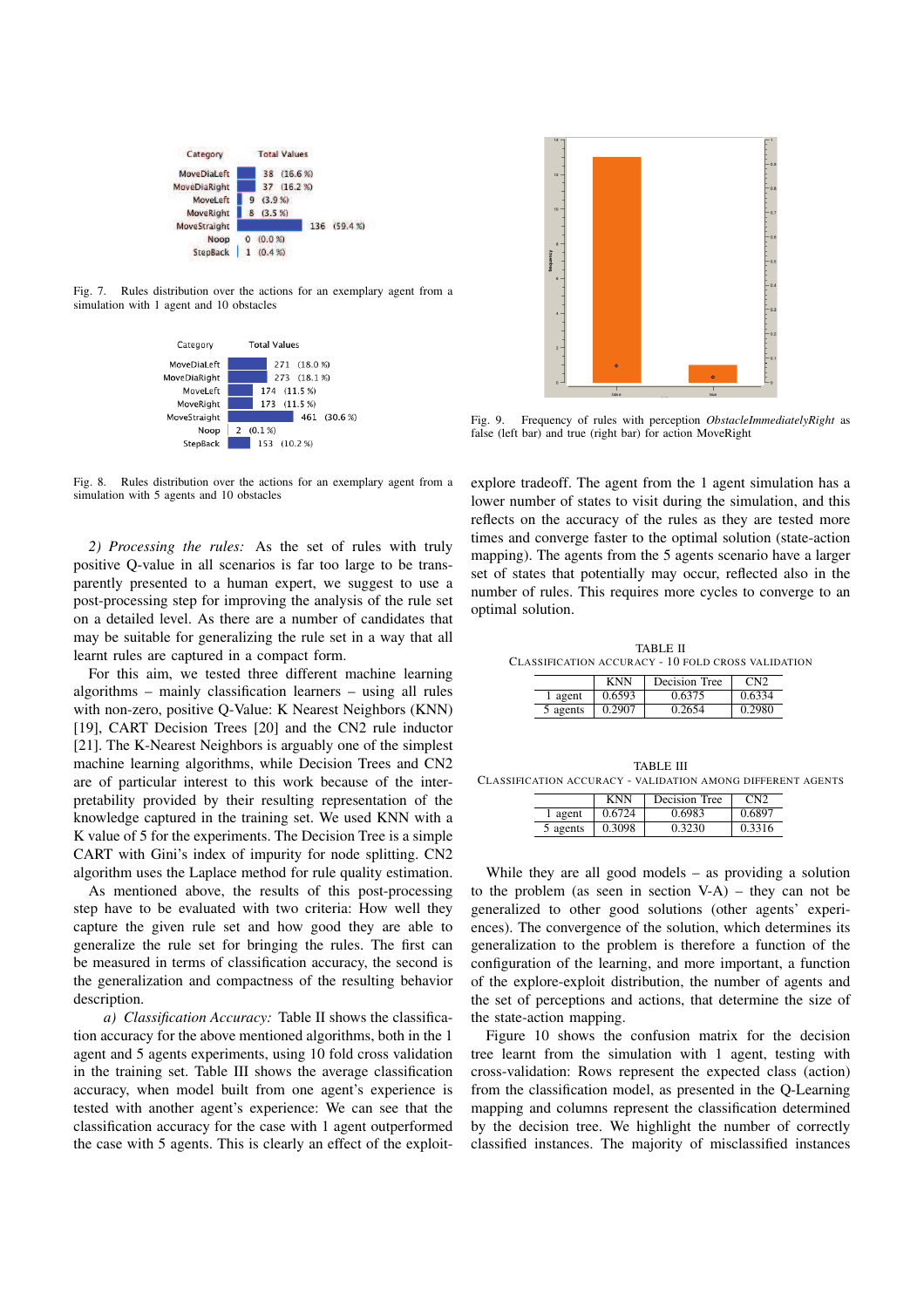falls on cases where different actions could result in similar, good rewards. For instance, there is a common misclassification among the actions  $Move_{Straight}$ ,  $Move_{SlightlyRight}$  and  $Move_{SlightlyLeft}$ . This comes from the fact that when the agent is facing the exit, all these three actions will maximize the reward (represented by reaching the exit).

|                      | Prediction          |                |                                                                        |                         |                |                |                |                |              |
|----------------------|---------------------|----------------|------------------------------------------------------------------------|-------------------------|----------------|----------------|----------------|----------------|--------------|
|                      |                     |                | MoveDiaLeft MoveDiaRight MoveLeft MoveRight MoveStraight Noop StepBack |                         |                |                |                |                |              |
|                      | <b>MoveDiaLeft</b>  | 12             | $\overline{2}$                                                         | $\circ$                 | $\circ$        | 23             | $\mathbf{O}$   | ı              | 38           |
|                      | <b>MoveDiaRight</b> | $\overline{4}$ | 16                                                                     | 3                       | $\mathbf 0$    | 14             | $\pmb{0}$      | o              | 37           |
|                      | <b>MoveLeft</b>     | $\mathbf{1}$   | $\overline{\mathbf{c}}$                                                | $\overline{2}$          | 1              | 3              | $\mathbf 0$    | o              | 9            |
|                      | <b>MoveRight</b>    | $\overline{0}$ | 2                                                                      | $\mathbf{1}$            | $\overline{2}$ | $\overline{2}$ | $\overline{0}$ | 1              | 8            |
|                      | <b>MoveStraight</b> | 11             | 9<br>÷                                                                 | $\overline{2}$          | $\overline{0}$ | 114            | $\circ$        | $\overline{0}$ | 136          |
|                      | <b>Noop</b>         | $\mathbf 0$    | O                                                                      | $\bf{0}$                | $\mathbf 0$    | $\bf{0}$       | $\mathbf{O}$   | O              | $\mathbf{o}$ |
|                      | <b>StepBack</b>     | 1              | $\bf{0}$                                                               | $\circ$                 | $\bf{0}$       | $\bf{0}$       | $\circ$        | $\overline{0}$ | 1            |
|                      |                     | 29             | 31                                                                     | $\overline{\mathbf{g}}$ | 3              | 156            | $\mathbf{0}$   | $\overline{ }$ | 229          |
| <b>Correct Class</b> |                     |                |                                                                        |                         |                |                |                |                |              |

Fig. 10. Confusion matrix for the decision tree in the simulation with 1 agent and 10 obstacles

*b) Compactness and Readability of the Learnt Behavior Representation:* The second dimension is to be analyzed, with regards to the improving the representation of the behavior for a human modeler. We assumed that the best result could be produced by the decision tree learner. However, the CART decision tree learner was not able to produce an understandable, compact model in this problem. In the case of 1 agent the tree has 117 nodes and 59 leaves. For the case with 5 agents the tree has 1637 nodes and 819 leaves. For illustration, figure 11 outlines a part of the tree generated from the experience of the agent in the case of 1 agent and 10 obstacles. In this figure, the codes represented in the rule stand for different agent perceptions. For instance EIA means *Exit Immediately Ahead*.



Fig. 11. A branch of the decision tree for the case with 1 agent and 10 obstacles

The post-processing result provided by the CN2 algorithm is better than the decision tree learner: For example, figure 12 shows the best 3 (from a total of 29) rules created by the CN2 algorithm, from the training set of non-zero, positive rules in the case of 1 agent. CN2 was able to reduce the rules representation from 229 to 29 rules. The rules can be evaluated by their quality, size and coverage. Here, as for the decision trees, the perceptions are represented by codes. The rules are clear and concise. Because of that, CN2 can be seen as a step further towards interpretability.

| Length | Quality | Coverage | Class        | Distribution                             | Rule                                                                                                                                      |
|--------|---------|----------|--------------|------------------------------------------|-------------------------------------------------------------------------------------------------------------------------------------------|
| 5      | 0.952   | 19.0     | MoveStraight | $< 0.0, 0.0, 0.0, 0.0, 19.0, 0.0, 0.0 >$ | IF OIA=['false'] AND<br>EIDL=['false'] AND<br>ONDL=['true'] AND<br>ONL=['false'] AND<br>OIDL=['false']<br><b>THEN Action=MoveStraight</b> |
| 4      | 0.947   | 17.0     | MoveStraight | < 0.0.0.0.0.0.0.0.17.0.0.0.0             | IF OIA=['false'] AND<br>ENDL=['false'] AND<br>ONR=['false'] AND<br>$ONA = [ 'false']$<br>THEN Action=MoveStraight                         |
| 4      | 0.889   | 7.0      | MoveDiaRight | $<$ 0.0,7.0,0.0,0.0,0.0,0.0,0.0>         | IF OIDL=['true'] AND<br>OIA=['true'] AND<br>ONDR=['false'] AND<br>$EIDL = [ 'false']$<br>THEN Action=MoveDiaRight                         |

Fig. 12. CN2 best three rules for the simulation with 1 agent and 10 obstacles

In principle, a set of rules for the agents' producing a solution to the evacuation problem could be learnt – using a technique that results in human-readable rules. However, from these rules that were found by the Q-Learning, we could not construct a behavior representation that fully resembles the knowledge coded in the rule set, nor derive a representation of the rules that a human modeler could easily oversee. On the other side, the scenario is so simple, that it is possible to directly program a set of about 10 rules exhibiting almost optimal behavior.

### VI. CONCLUSION AND FUTURE WORK

In this paper we presented our investigation towards a learning-driven methodology by evaluating Reinforcement Learning as an agent learning architecture. The main motivation for this work is investigate the possibilities of creating a learning-based methodology for the design of a multiagent simulation model avoiding a time consuming trial and error process when determining the details of agent behavior.

In a small evacuation scenario, we showed that the employed learning technique can produce plausible behavior in an agent-based simulation. However, the interface between the learning technique and the agent environment is by no means trivial. The environmental model, feedback function, perception, and action sets are critical. There are also ideas on the analysis of the different architecture that may improve the usability of the learned behavior model.

Using a learning technique transfers the basic problem from direct behavior modeling to designing the agent interface and environment reward computation. To do so successfully, a general understanding of scenario difficulties and the available machine learning techniques is necessary. An example is the fundamental requirement of the Markov property in reinforcement-based approaches [5] – in our case Q-learning. Provided perceptions need to contain sufficient information to be able to learn the expectation of immediate and future possible reward accurately.

The standard implementation of Q-Learning, used in this paper, offers us only the estimated reward for each possible condition-action pair. For more intelligent interpretation of the rule set – that is in its raw state without any form of generalization – we decide to use three different machine